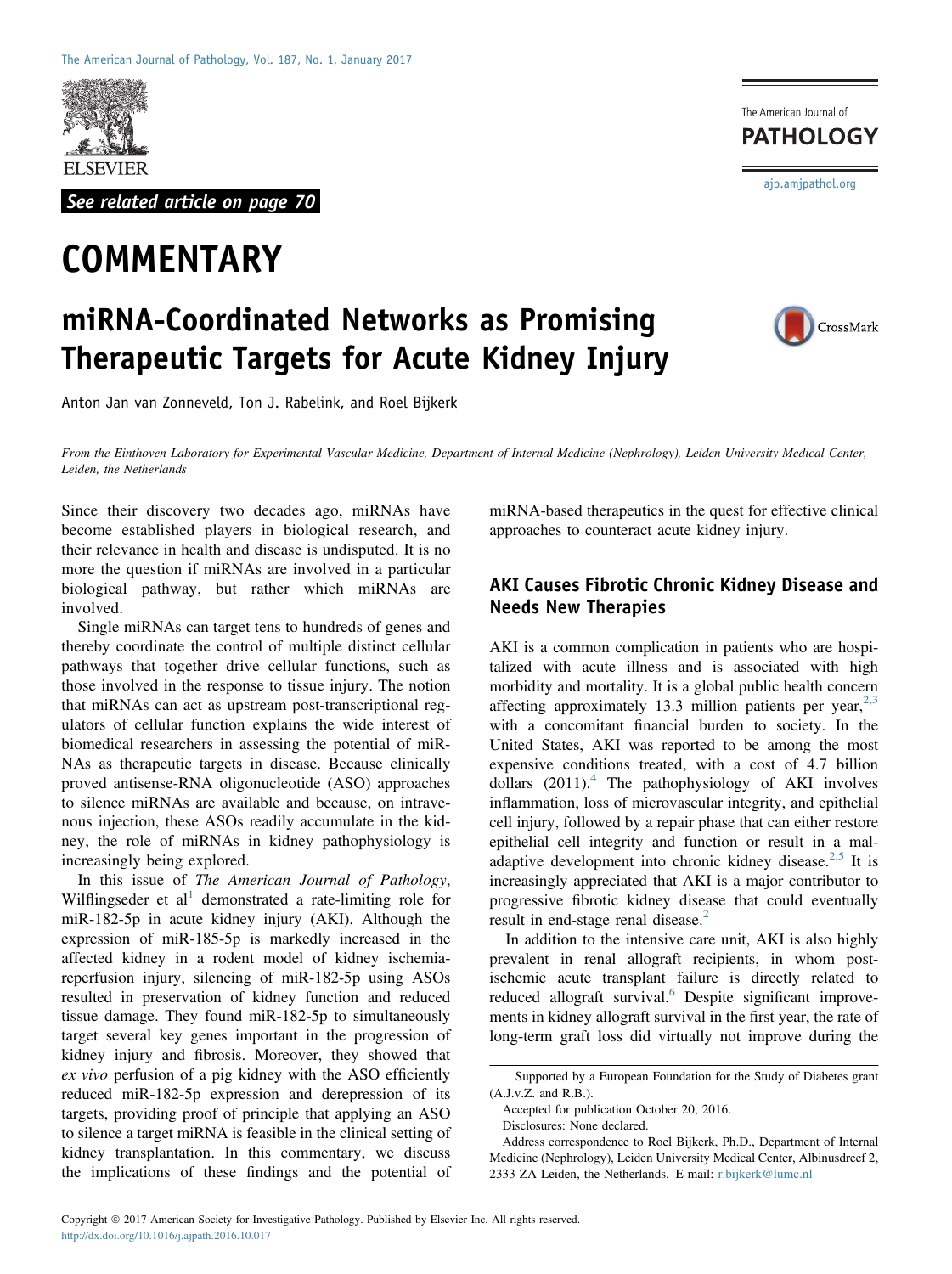past two decades (US Renal Data System, [https://www.](https://www.usrds.org/2015/view/v2_07.aspx) [usrds.org/2015/view/v2\\_07.aspx](https://www.usrds.org/2015/view/v2_07.aspx), last accessed October 10, 2016). Therapeutic approaches that effectively counteract AKI could therefore also potentially have a major beneficial impact on long-term kidney graft function after transplantation. However, although animal models have provided detailed mechanistic insights into the pathophysiology of AKI, to date, no protective clinically applicable therapies to counteract AKI are available.

# miRNAs Coordinately Target Biological Pathways

Exploring a novel therapeutic strategy for AKI, Wilflingseder et al used an established rat model of kidney ischemia-reperfusion injury to test the efficacy of silencing the injury-induced miR-182-5p. Assessing miRNAs follows the increased awareness that the cellular responses to injury are predominantly regulated at the post-transcriptional level, involving an intricate interplay between noncoding RNAs, such as miRNAs and long noncoding RNAs, and RNAbinding proteins. miRNAs are currently the most widely studied class of noncoding RNAs, control cell fate via temporal and spatial gene regulation, and can simultaneously repress multiple genes to directly influence the output of functionallyrelated biological pathways and consequently, cell fate.<sup>[7](#page-3-4)</sup> So, miRNAs are not simply downregulating individual target genes, but rather facilitate the coordination of signaling networks.

miR-126 provides an example of such an upstream coordinator. This miRNA, highly enriched in endothelial cells and essential for embryonic vascular development, was shown to play multiple roles in the control of the vascular response to injury.<sup>[8](#page-3-5)</sup> In the healthy endothelium, shearstress-induced miR-126 facilitates cell survival and a proangiogenic phenotype by controlling the expression of genes that allow vascular endothelial growth factor- and AKT-dependent signaling. At the same time, miR-126 downregulates key inflammatory genes, such as leukocyte adhesion receptor vascular cell adhesion molecule-1. However, in conditions that associated with endothelial injury or senescence, miR-126 expression decreases, allowing the expression of genes such as stromal cell-derived factor-1  $(SDF-1)$ that drive a reparative vasculogenic response by the mobilization of vascular progenitor cells. The generation of these hematopoietic vascular progenitor cells is also facilitated by miR-126, and microvesicles that circulate in the bloodstream were shown to contain vasculogenic activity that augmented vascular repair. Two recent studies demonstrated that miR-126–mediated vascular healing can protect kidney function from ischemia-reperfusion injury. First, direct injection of miR-126 containing microvesicles secreted by endothelial progenitor cells was shown to protect kidney function by reprogramming of resident renal cells.<sup>[9](#page-3-6)</sup> Second, hematopoietic overexpression of miR-126 augmented the differentiation

of bone marrow-derived progenitor cells into endothelial cells and pericytes, thereby strongly augmenting vasculogenesis and protecting the kidney microvasculature and function in a model of ischemia-reperfusion injury.<sup>[10](#page-3-7)</sup> Although these studies are performed in mice, circumstantial evidence suggests that the role of miR-126 in vascular homeostasis is conserved in humans because circulating miR-126 levels were found to be decreased in patients with impaired vascular integrity, such as patients with diabetes mellitus. $11$ 

#### miR-182-5p, Regulating Cell-Cycle Control in Kidney Ischemia-Reperfusion Injury and Repair

The observation reported in this issue by Wilflingseder et al<sup>[1](#page-3-0)</sup> may provide yet another example of a miRNA that coordinates a regulatory network important for the response to kidney injury. Following up on a previous finding that miR-182-5p was consistently up-regulated after an ischemic insult in both human kidneys as well as in animal models, the group now demonstrated that selective in vivo inhibition of the miRNA preserved kidney function and counteracted the fibrotic response in a rat model of ischemia-reperfusion injury. $12$  In addition, they show that these protective actions were associated with derepression of several genes previously related to kidney injury  $(K^+)$ channel protein Kcnj10), fibrosis (Fam129a), and  $G_1/S$ cell cycle control checkpoint genes in kidney disease (cyclin D).<sup>[13,14](#page-3-10)</sup> Moreover, using pathway analysis in kidneys from ASO-treated rats and untreated controls, they identified cell proliferation to be among the most likely affected processes by miR-182-5p.

Although the true causal roles of these genes remain to be proved, together with recently reported actions of miR-182- 5p, an image emerges that miR-182-5p may well provide another example of a potent network regulator of cell cycle control in the cellular response to injury [\(Figure 1](#page-2-0)). This topic is particularly relevant for AKI because it was shown that epithelial cell cycle arrest in  $G_2/M$  mediates kidney fibrosis after injury, thereby linking acute kidney injury to the development of chronic kidney disease.<sup>[15](#page-3-11)</sup> In multiple mouse models, it was demonstrated that AKI leads to  $G_2/M$ arrest of the proximal tubular cells with concomitant activation of c-jun NH2-terminal kinase signaling and subsequent up-regulation of hallmark fibrogenic cytokines, such as transforming growth factor- $\beta$ 1 and connective tissue growth factor. Also, Twist1 and Snail-induced epithelialmesenchymal transition of tubular epithelial cells, a hallmark of kidney fibrosis, was found to induce an arrest in the  $G<sub>2</sub>$  phase of the cell cycle and subsequently release these signals to the interstitium to promote fibrogenesis.<sup>[16](#page-3-12)</sup> Interestingly, this epithelial-mesenchymal transition process could be targeted to reverse established fibrotic disease.<sup>[17](#page-3-13)</sup>

A detailed assessment of the miR-182-5p target genes in a human embryonic kidney cell line (HEK293T) revealed a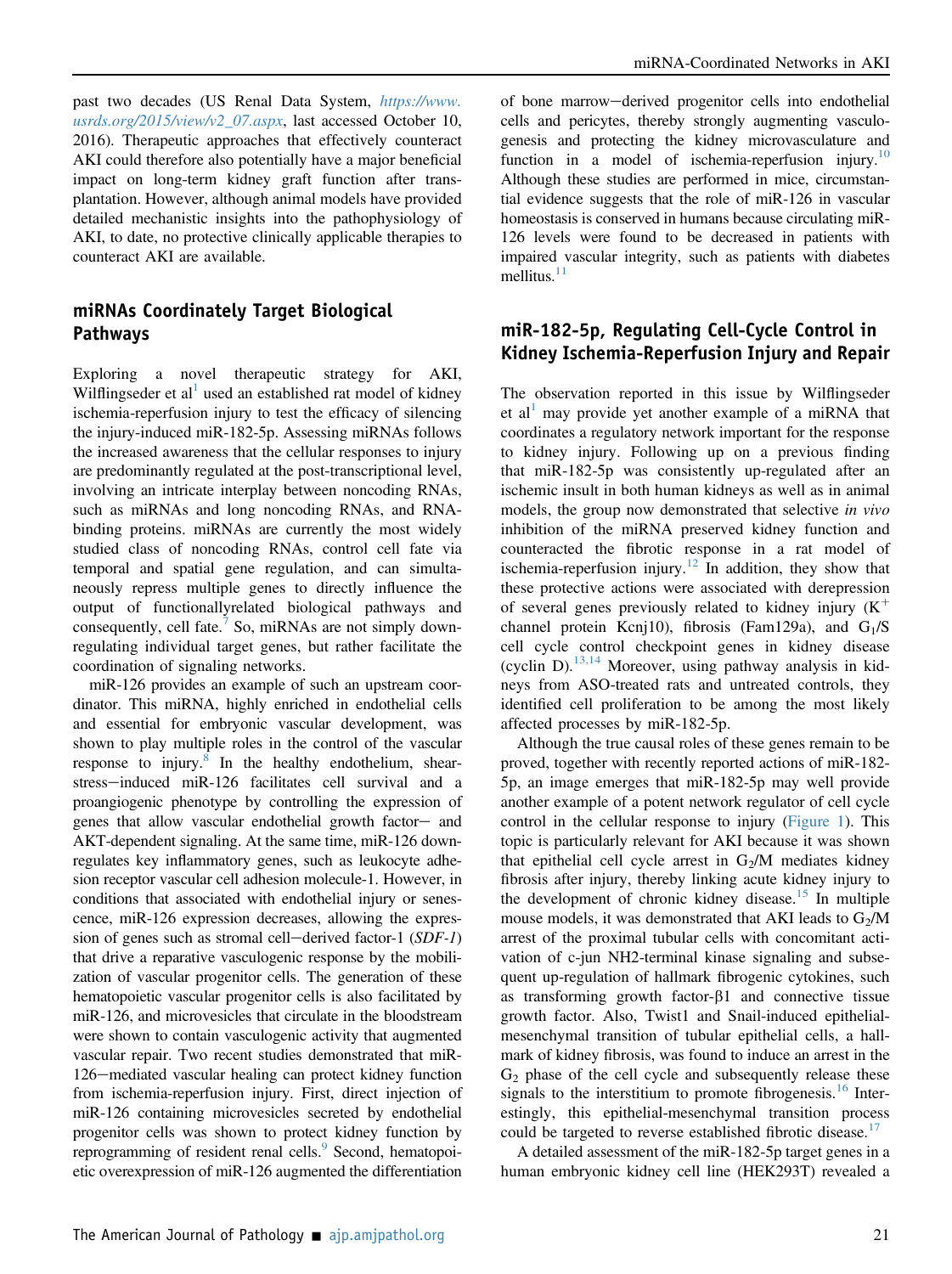<span id="page-2-0"></span>

Figure 1 The emerging concept that miR-182-5p is a potent network regulator of cell cycle control in the cellular response to acute kidney injury (AKI). During AKI, levels of the p53-induced miR-182-5p are increased. miR-182-5p can target multiple genes that regulate cell cycle control at different levels. Among those, cyclin D is directly targeted, whereby the  $G_1/S$  checkpoint is affected. Also, a network of genes involved in DNA repair is directly targeted by miR-182-5p, and as such regulates multiple checkpoints in the progression of the cell cycle. Consequently, also, genes that control the  $G_2/M$  checkpoint are affected by miR-182-5p. Interestingly,  $G_2/M$  cell cycle arrest has been demonstrated to be a central feature of AKI and the subsequent development of chronic kidney disease because this arrest in tubular epithelial cells results in increased c-jun NH2-terminal kinase (JNK) signaling that stimulates the release of profibrotic cytokines like transforming growth factor (TGF)- $\beta$  and connective tissue growth factor (CTGF), eventually causing kidney fibrosis.

major enrichment for genes in DNA repair pathways and cell cycle arrest at the  $G_2/M$  phase DNA damage checkpoint.[18](#page-4-0) In addition, another article demonstrated that miR-182 is induced by  $p53$ ,<sup>[19](#page-4-1)</sup> which also has a key role for activation of the  $G_2/M$  checkpoint in response to stress and DNA damage.<sup>[20](#page-4-2)</sup> In AKI, the reported elevated  $G_2/M$  arrest in the mitochondria-rich epithelial cells may be caused by an increase in oxidative stress that has been reported to result in reactive oxygen species-dependent DNA modifications and damage. As such, miR-182-5p may serve as a central coordinator of the cellular response to kidney injury and may well be rate limiting in the transition from AKI to chronic kidney disease. Before drawing firm mechanistic conclusions, however, detailed information of the in vivo tubular specificity of expression of the miRNA and its putative relative targets is necessary. Our recent observation that silencing of miR-132 in a murine unilateral urether obstruction-induced fibrosis model reduced the proliferation of perivascular derived myofibroblasts, whereas the proliferation of tubular epithelial cells was not affected, further corroborates this notion. $21$ 

## Targeting miRNAs to Counteract AKI: Options and Hurdles for Clinical Application

In recent years, several miRNAs have already been identified to serve a putative role in the pathophysiology of AKI and several of these miRNAs were demonstrated to have potential as a therapeutic target in animal models for AKI.<sup>[22](#page-4-4)</sup> So, can we also expect to see these being developed for clinical use in AKI? Current technology to inhibit in vivo miRNA function involves the use of expression vectors (miRNA sponges), small-molecule inhibitors, and antisense oligonucleotides  $(ASOs)$ .<sup>[23](#page-4-5)</sup> miRNA sponge strategies are based on the expression of mRNAs containing multiple artificial miRNA-binding sites, which act as decoys or sponges. $^{24}$  $^{24}$  $^{24}$  Overexpression of these sponges could selectively sequester endogenous miRNAs and thus allows expression of the target mRNAs. Small molecule-based approaches rely on compound library screenings that mainly act through transcriptional regulation of targeted miRNAs rather than inhibition of target recognition (eg, azobenzene, which affects miR-21 expression<sup>[25](#page-4-7)</sup>). The most promising approach, however, seems to involve ASO technology, particularly ASOs that target miRNAs directly (anti-miRNAs) and specifically inhibit miRNA function, thereby blocking their binding to natural mRNA targets. For in vivo application, these oligonucleotides are chemically modified to increase resistance to nucleases to enhance binding affinity for targeted miRNA, and to improve delivery. Most of the chemically modified ASOs show limited tissue distribution when administered in the absence of a carrier, and are predominantly absorbed by the liver and kidney and rapidly excreted in urine. In addition, relatively high doses are necessary for sufficient inhibition, which increases the risk of off-target effects. Thus, an efficient delivery system will mostly be a necessity for the therapeutic use of ASOs outside the liver and kidney. Several sophisticated delivery methods are currently being explored, including conjugation-based methods, liposomebased methods, nanoparticle (polymer)-based methods, and antibody-based methods.<sup>[23](#page-4-5)</sup>

Nevertheless, both miRNA inhibitors and mimics are successfully being explored and developed, targeting a variety of diseases and entering in clinical trials. $^{26}$  For example, miR-34-mimics has been designed to repress oncogene expression and block tumor growth, with miR-34 inhibiting cell growth by directly targeting a group of at least 24 genes<sup>27</sup> involved in cell cycle control.<sup>[28](#page-4-10)</sup> Furthermore, single-stranded oligonucleotides complementary to miR-21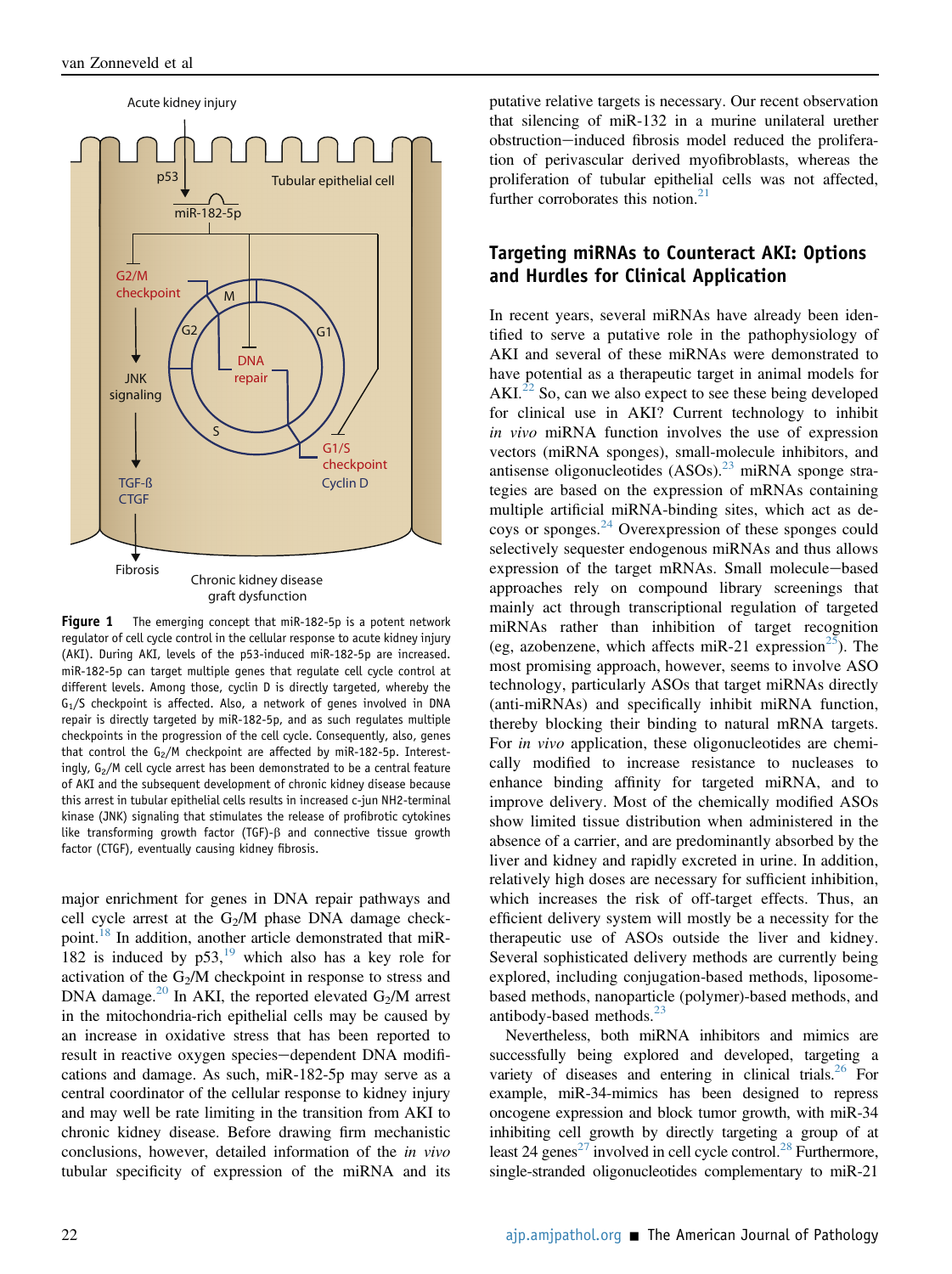are being applied to treat the chronic kidney disease Alport nephropathy, $^{29}$  and oligonucleotides complementary to miR-122 are being developed to treat hepatitis C virus.<sup>30</sup> One of those miR-122 inhibitors, miravirsen, was demonstrated in a phase 2 study, in patients with chronic hepatitis C virus infection who received five weekly subcutaneous injections of the drug, to decrease serum hepatitis C virus RNA titers on average 2 to 3 log, whereas hepatitis C virus RNA was completely undetectable in four of nine patients who received the highest dose tested. More important, no serious adverse effects were reported,  $30$  making miravirsen probably the first miRNA-based therapeutic drug to enter the market.

However, irrespective of the high potential of these approaches, some restrictions of the use of miRNA inhibitors have to be considered. A major limitation is that only few miRNAs are expressed in a tissue-specific manner, such as miR-122 in the hepatocytes or miR-126 in the endothelial cells. Most miRNAs are highly pleotropically functioning in different tissues in different functional networks. For instance, miR-182-5p has been reported to be expressed in a wide range of tissues, including cells of the hematopoietic compartment, bone, muscle, eyes, or liver. Because most of the target genes related to cell cycle control and DNA damage repair will be expressed in virtually all of these cells, for preventing AKI, selective targeting of the miR-182-5p inhibitors will be required to avoid off-target adverse effects. The default distribution of intravenously injected ASOs in the kidney, and in particular in proximal tubular epithelial cells, <sup>[18](#page-4-0)</sup> provides an interesting opportunity for targeting kidneyrelated injuries, especially those that originate in these cells. Moreover, Wilflingseder et al<sup>1</sup> herein show that miR-182-5p can be efficiently targeted in ex vivo perfused pig kidneys, a next step toward using miRNA targeting for preconditioning of human donor renal allografts to counteract AKI.

#### Summary and Future Directions

miRNAs have been established as key regulators of kidney injury, and the concept emerged that they are coordinators of regulatory networks. It is therefore important to identify and elucidate these networks that might yield novel therapeutic targets. More important, this knowledge, when coupled with the recent development of sophisticated delivery methods for RNA-based therapeutics, provides the possibility to selectively block miRNA expression, allowing for the simultaneous modulation of related molecular pathways that are involved in disease pathogenesis.

#### <span id="page-3-0"></span>References

1. Wilfl[ingseder J, Jelencsis K, Bergmeister H, Sunzenauer J, Regele H,](http://refhub.elsevier.com/S0002-9440(16)30474-6/sref1) [Eskandary F, Reindl-Schwaighofer R, Kainz A, Oberbauer R: miR-](http://refhub.elsevier.com/S0002-9440(16)30474-6/sref1)[182-5p inhibition ameliorates ischmic acute kidney injury. Am J Pathol](http://refhub.elsevier.com/S0002-9440(16)30474-6/sref1) [2017, 187:70](http://refhub.elsevier.com/S0002-9440(16)30474-6/sref1)-[79.](http://refhub.elsevier.com/S0002-9440(16)30474-6/sref1)

- <span id="page-3-1"></span>2. [Zuk A, Bonventre JV: Acute kidney injury. Annu Rev Med 2016, 67:](http://refhub.elsevier.com/S0002-9440(16)30474-6/sref2)  $293 - 307$  $293 - 307$  $293 - 307$
- 3. [Mehta RL, Cerda J, Burdmann EA, Tonelli M, Garcia-Garcia G, Jha V,](http://refhub.elsevier.com/S0002-9440(16)30474-6/sref3) [Susantitaphong P, Rocco M, Vanholder R, Sever MS, Cruz D, Jaber B,](http://refhub.elsevier.com/S0002-9440(16)30474-6/sref3) [Lameire NH, Lombardi R, Lewington A, Feehally J, Finkelstein F,](http://refhub.elsevier.com/S0002-9440(16)30474-6/sref3) [Levin N, Pannu N, Thomas B, Aronoff-Spencer E, Remuzzi G:](http://refhub.elsevier.com/S0002-9440(16)30474-6/sref3) [International Society of Nephrology](http://refhub.elsevier.com/S0002-9440(16)30474-6/sref3)'s 0by25 initiative for acute kidney [injury \(zero preventable deaths by 2025\): a human rights case for](http://refhub.elsevier.com/S0002-9440(16)30474-6/sref3) [nephrology. Lancet 2015, 385:2616](http://refhub.elsevier.com/S0002-9440(16)30474-6/sref3)-[2643](http://refhub.elsevier.com/S0002-9440(16)30474-6/sref3)
- <span id="page-3-2"></span>4. Torio CM, Andrews RM: National Inpatient Hospital Costs: The Most Expensive Conditions by Payer, 2011: Statistical Brief #160. Healthcare Cost and Utilization Project (HCUP) Statistical Briefs. Rockville, MD: Agency for Healthcare Research and Quality, 2013. Available at [https://](https://www.hcup-us.ahrq.gov/reports/statbriefs/sb160.jsp) [www.hcup-us.ahrq.gov/reports/statbriefs/sb160.jsp](https://www.hcup-us.ahrq.gov/reports/statbriefs/sb160.jsp) (accessed October 10, 2016)
- 5. [Bonventre JV, Yang L: Cellular pathophysiology of ischemic acute](http://refhub.elsevier.com/S0002-9440(16)30474-6/sref5) [kidney injury. J Clin Invest 2011, 121:4210](http://refhub.elsevier.com/S0002-9440(16)30474-6/sref5)-[4221](http://refhub.elsevier.com/S0002-9440(16)30474-6/sref5)
- <span id="page-3-3"></span>6. [Heinze G, Collins S, Benedict MA, Nguyen LL, Kramar R,](http://refhub.elsevier.com/S0002-9440(16)30474-6/sref6) [Winkelmayer WC, Haas M, Kainz A, Oberbauer R: The association](http://refhub.elsevier.com/S0002-9440(16)30474-6/sref6) [between angiotensin converting enzyme inhibitor or angiotensin](http://refhub.elsevier.com/S0002-9440(16)30474-6/sref6) [receptor blocker use during postischemic acute transplant failure and](http://refhub.elsevier.com/S0002-9440(16)30474-6/sref6) [renal allograft survival. Transplantation 2006, 82:1441](http://refhub.elsevier.com/S0002-9440(16)30474-6/sref6)-[1448](http://refhub.elsevier.com/S0002-9440(16)30474-6/sref6)
- <span id="page-3-4"></span>7. [Bartel DP: MicroRNAs: target recognition and regulatory functions.](http://refhub.elsevier.com/S0002-9440(16)30474-6/sref7) [Cell 2009, 136:215](http://refhub.elsevier.com/S0002-9440(16)30474-6/sref7)-[233](http://refhub.elsevier.com/S0002-9440(16)30474-6/sref7)
- <span id="page-3-5"></span>8. [van Solingen C, Bijkerk R, de Boer HC, Rabelink TJ, van](http://refhub.elsevier.com/S0002-9440(16)30474-6/sref8) [Zonneveld AJ: The role of microRNA-126 in vascular homeostasis.](http://refhub.elsevier.com/S0002-9440(16)30474-6/sref8) [Curr Vasc Pharmacol 2015, 13:341](http://refhub.elsevier.com/S0002-9440(16)30474-6/sref8)-[351](http://refhub.elsevier.com/S0002-9440(16)30474-6/sref8)
- <span id="page-3-6"></span>9. [Cantaluppi V, Gatti S, Medica D, Figliolini F, Bruno S,](http://refhub.elsevier.com/S0002-9440(16)30474-6/sref9) [Deregibus MC, Sordi A, Biancone L, Tetta C, Camussi G: Micro](http://refhub.elsevier.com/S0002-9440(16)30474-6/sref9)[vesicles derived from endothelial progenitor cells protect the kidney](http://refhub.elsevier.com/S0002-9440(16)30474-6/sref9) [from ischemia-reperfusion injury by microRNA-dependent reprog](http://refhub.elsevier.com/S0002-9440(16)30474-6/sref9)[ramming of resident renal cells. Kidney Int 2012, 82:412](http://refhub.elsevier.com/S0002-9440(16)30474-6/sref9)-[427](http://refhub.elsevier.com/S0002-9440(16)30474-6/sref9)
- <span id="page-3-7"></span>10. [Bijkerk R, van Solingen C, de Boer HC, van der Pol P, Khairoun M, de](http://refhub.elsevier.com/S0002-9440(16)30474-6/sref10) [Bruin RG, van Oeveren-Rietdijk AM, Lievers E, Schlagwein N, van](http://refhub.elsevier.com/S0002-9440(16)30474-6/sref10) [Gijlswijk DJ, Roeten MK, Neshati Z, de Vries AA, Rodijk M, Pike-](http://refhub.elsevier.com/S0002-9440(16)30474-6/sref10)[Overzet K, van den Berg YW, van der Veer EP, Versteeg HH,](http://refhub.elsevier.com/S0002-9440(16)30474-6/sref10) [Reinders ME, Staal FJ, van Kooten C, Rabelink TJ, van Zonneveld AJ:](http://refhub.elsevier.com/S0002-9440(16)30474-6/sref10) [Hematopoietic microRNA-126 protects against renal ischemia/r](http://refhub.elsevier.com/S0002-9440(16)30474-6/sref10)[eperfusion injury by promoting vascular integrity. J Am Soc Nephrol](http://refhub.elsevier.com/S0002-9440(16)30474-6/sref10) [2014, 25:1710](http://refhub.elsevier.com/S0002-9440(16)30474-6/sref10)-[1722](http://refhub.elsevier.com/S0002-9440(16)30474-6/sref10)
- <span id="page-3-8"></span>11. [Meng S, Cao JT, Zhang B, Zhou Q, Shen CX, Wang CQ: Down](http://refhub.elsevier.com/S0002-9440(16)30474-6/sref11a)[regulation of microRNA-126 in endothelial progenitor cells from](http://refhub.elsevier.com/S0002-9440(16)30474-6/sref11a) [diabetes patients, impairs their functional properties, via target gene](http://refhub.elsevier.com/S0002-9440(16)30474-6/sref11a) [Spred-1. J Mol Cell Cardiol 2012, 53:64](http://refhub.elsevier.com/S0002-9440(16)30474-6/sref11a)-[72](http://refhub.elsevier.com/S0002-9440(16)30474-6/sref11a)
- <span id="page-3-9"></span>12. Wilfl[ingseder J, Sunzenauer J, Toronyi E, Heinzel A, Kainz A, Mayer B,](http://refhub.elsevier.com/S0002-9440(16)30474-6/sref12a) [Perco P, Telkes G, Langer RM, Oberbauer R: Molecular pathogenesis of](http://refhub.elsevier.com/S0002-9440(16)30474-6/sref12a) [post transplant acute kidney injury: assessment of whole-genome mRNA](http://refhub.elsevier.com/S0002-9440(16)30474-6/sref12a) and miRNA profi[les. PloS One 2014, 9:e104164](http://refhub.elsevier.com/S0002-9440(16)30474-6/sref12a)
- <span id="page-3-10"></span>13. [Garcia MA, Meca R, Leite D, Boim MA: Effect of renal ischemia/r](http://refhub.elsevier.com/S0002-9440(16)30474-6/sref13a)eperfusion on gene expression of a pH-sensitive  $K+$  [channel. Nephron](http://refhub.elsevier.com/S0002-9440(16)30474-6/sref13a) Physiol 200[7](http://refhub.elsevier.com/S0002-9440(16)30474-6/sref13a),  $106:1-7$
- 14. [Liu J, Qin J, Mei W, Zhang H, Yuan Q, Peng Z, Luo R, Yuan X,](http://refhub.elsevier.com/S0002-9440(16)30474-6/sref14a) [Huang L, Tao L: Expression of niban in renal interstitial](http://refhub.elsevier.com/S0002-9440(16)30474-6/sref14a) fibrosis. [Nephrology \(Carlton\) 2014, 19:479](http://refhub.elsevier.com/S0002-9440(16)30474-6/sref14a)-[489](http://refhub.elsevier.com/S0002-9440(16)30474-6/sref14a)
- <span id="page-3-11"></span>15. [Yang L, Besschetnova TY, Brooks CR, Shah JV, Bonventre JV:](http://refhub.elsevier.com/S0002-9440(16)30474-6/sref12) [Epithelial cell cycle arrest in G2/M mediates kidney](http://refhub.elsevier.com/S0002-9440(16)30474-6/sref12) fibrosis after injury. Nat Med 2010,  $16:535 - 543.531p$  following 143
- <span id="page-3-12"></span>16. [Lovisa S, LeBleu VS, Tampe B, Sugimoto H, Vadnagara K, Carstens JL,](http://refhub.elsevier.com/S0002-9440(16)30474-6/sref13) [Wu CC, Hagos Y, Burckhardt BC, Pentcheva-Hoang T, Nischal H,](http://refhub.elsevier.com/S0002-9440(16)30474-6/sref13) [Allison JP, Zeisberg M, Kalluri R: Epithelial-to-mesenchymal transition](http://refhub.elsevier.com/S0002-9440(16)30474-6/sref13) [induces cell cycle arrest and parenchymal damage in renal](http://refhub.elsevier.com/S0002-9440(16)30474-6/sref13) fibrosis. Nat [Med 2015, 21:998](http://refhub.elsevier.com/S0002-9440(16)30474-6/sref13)-[1009](http://refhub.elsevier.com/S0002-9440(16)30474-6/sref13)
- <span id="page-3-13"></span>17. [Grande MT, Sanchez-Laorden B, Lopez-Blau C, De Frutos CA,](http://refhub.elsevier.com/S0002-9440(16)30474-6/sref14) [Boutet A, Arevalo M, Rowe RG, Weiss SJ, Lopez-Novoa JM,](http://refhub.elsevier.com/S0002-9440(16)30474-6/sref14) [Nieto MA: Snail1-induced partial epithelial-to-mesenchymal transition](http://refhub.elsevier.com/S0002-9440(16)30474-6/sref14) drives renal fi[brosis in mice and can be targeted to reverse established](http://refhub.elsevier.com/S0002-9440(16)30474-6/sref14) [disease. Nat Med 2015, 21:989](http://refhub.elsevier.com/S0002-9440(16)30474-6/sref14)-[997](http://refhub.elsevier.com/S0002-9440(16)30474-6/sref14)